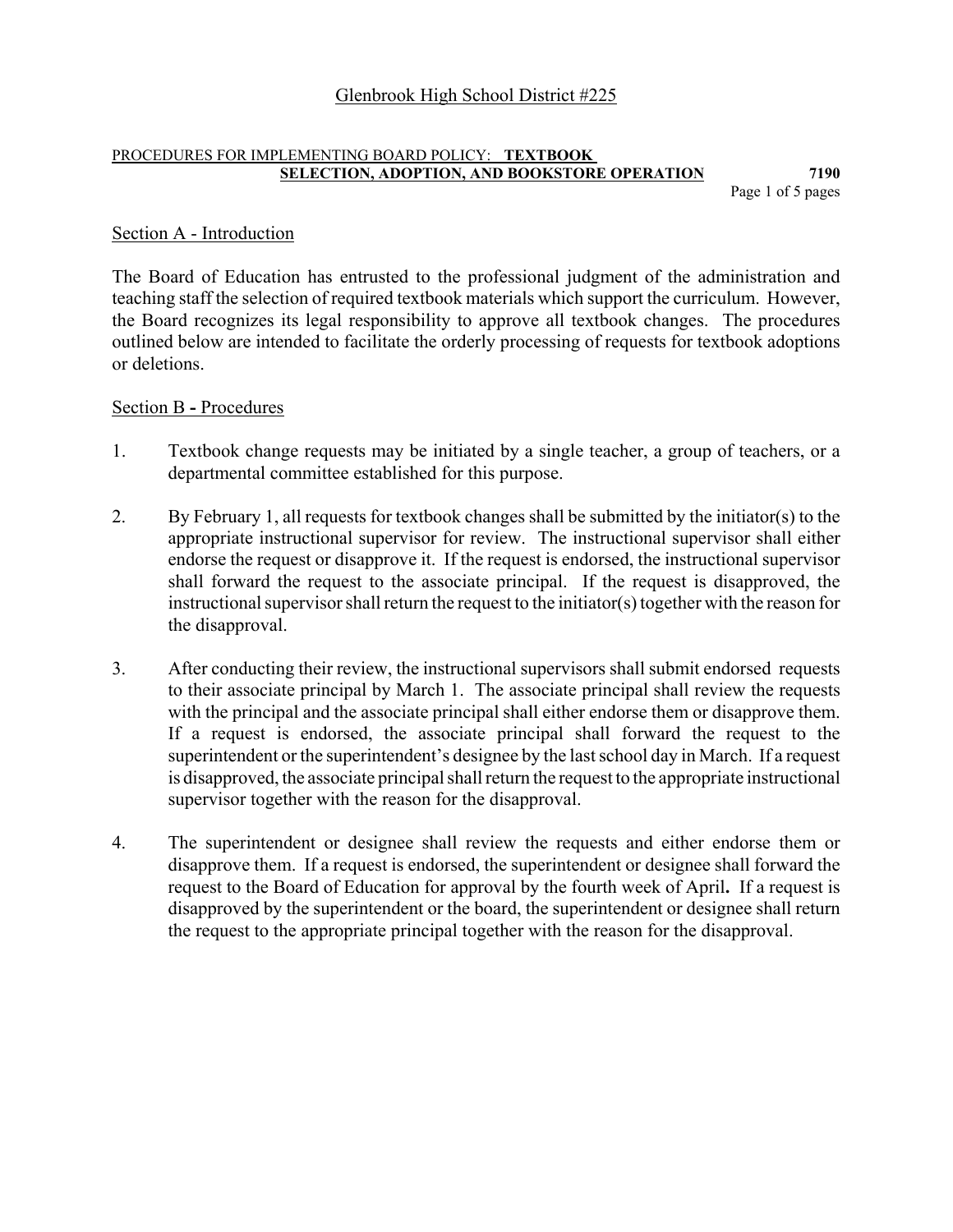Page 2 of 5 pages

# Section C - Forms and Additional Information

- 1. All textbook change requests, whether they involve a single hardbound text or a series of paperbacks, shall use the same form. The initiator of a textbook change request shall submit a completed copy of the Textbook Change Request form, together with a copy of any new text, when submitting a request. A copy of the Textbook Change Request form is attached to these procedures.
- 2. In general, textbook changes shall not be approved if the text to be dropped has been used less than five years. If a request involves dropping a text which has been used for less than five years, an extraordinary rationale shall accompany the request.
- 3. Recommended, but not required, supplemental instructional materials do not need the approval of the Board of Education provided each student is given the option to choose alternate material which, in the teacher's judgment, would satisfy the course requirements.
- 4. Those requests for textbook changes resulting from summer curriculum projects or extraordinary circumstances shall be presented to the Board of Education in July.

Sources: School Code of Illinois, Sec 5/28-6 to 5/28-21

Revised: July 23, 1979 Revised: March 27, 1995 Revised: May 29, 2001 Revised: August 11, 2003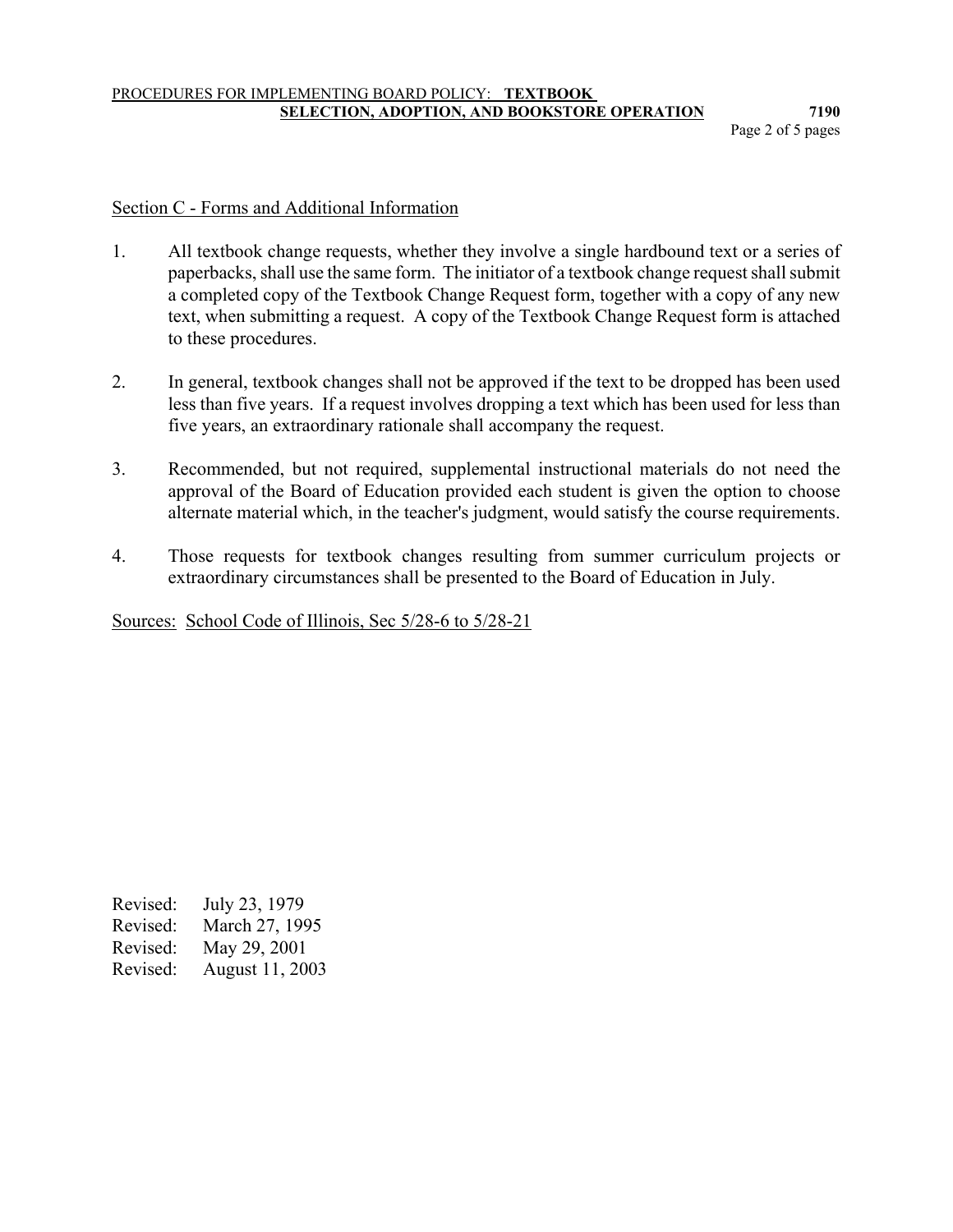Page 3 of 5 pages

# **GLENBROOK HIGH SCHOOLS TEXTBOOK CHANGE REQUEST**

# **SECTION I**

|    |                                                                                               | (Answer all questions which are applicable to this request.) |                                                                                                                                                                                                                                |
|----|-----------------------------------------------------------------------------------------------|--------------------------------------------------------------|--------------------------------------------------------------------------------------------------------------------------------------------------------------------------------------------------------------------------------|
| 1) |                                                                                               |                                                              | School: Department: Course: Course:                                                                                                                                                                                            |
|    |                                                                                               |                                                              |                                                                                                                                                                                                                                |
| 2) | Text to be Dropped or Replaced:                                                               |                                                              |                                                                                                                                                                                                                                |
|    |                                                                                               |                                                              |                                                                                                                                                                                                                                |
|    |                                                                                               |                                                              | Publisher: Copyright Date:                                                                                                                                                                                                     |
|    | Cost of Text: <u>Vear Text was Adopted:</u>                                                   |                                                              |                                                                                                                                                                                                                                |
| 3) | Text to be Added or Adopted:                                                                  |                                                              |                                                                                                                                                                                                                                |
|    |                                                                                               |                                                              | Text Title:                                                                                                                                                                                                                    |
|    |                                                                                               |                                                              | Author: Authorized and the contract of the contract of the contract of the contract of the contract of the contract of the contract of the contract of the contract of the contract of the contract of the contract of the con |
|    |                                                                                               |                                                              | $\text{ISBN} \#$                                                                                                                                                                                                               |
|    |                                                                                               |                                                              |                                                                                                                                                                                                                                |
|    |                                                                                               |                                                              | Edition: Copyright Date: Cost of Text:                                                                                                                                                                                         |
|    |                                                                                               |                                                              | Estimate the number of copies of the text necessary for the next school year:                                                                                                                                                  |
| 4) | Cost of All Books and Required Materials used in Course<br>In Current School Year:            |                                                              | $\sim$                                                                                                                                                                                                                         |
| 5) | Cost of All Books and Required Materials to be Used in<br>Course During the Next School Year: |                                                              | $\sim$                                                                                                                                                                                                                         |
| 6) |                                                                                               |                                                              | Brief Rationale for Change: 1988 and 2008 and 2008 and 2008 and 2008 and 2008 and 2008 and 2008 and 2008 and 20                                                                                                                |
|    |                                                                                               |                                                              |                                                                                                                                                                                                                                |
|    |                                                                                               |                                                              |                                                                                                                                                                                                                                |
| 7) |                                                                                               |                                                              |                                                                                                                                                                                                                                |
| 8) |                                                                                               |                                                              | Action taken by the Instructional Supervisor: ___________________________________                                                                                                                                              |
|    |                                                                                               |                                                              |                                                                                                                                                                                                                                |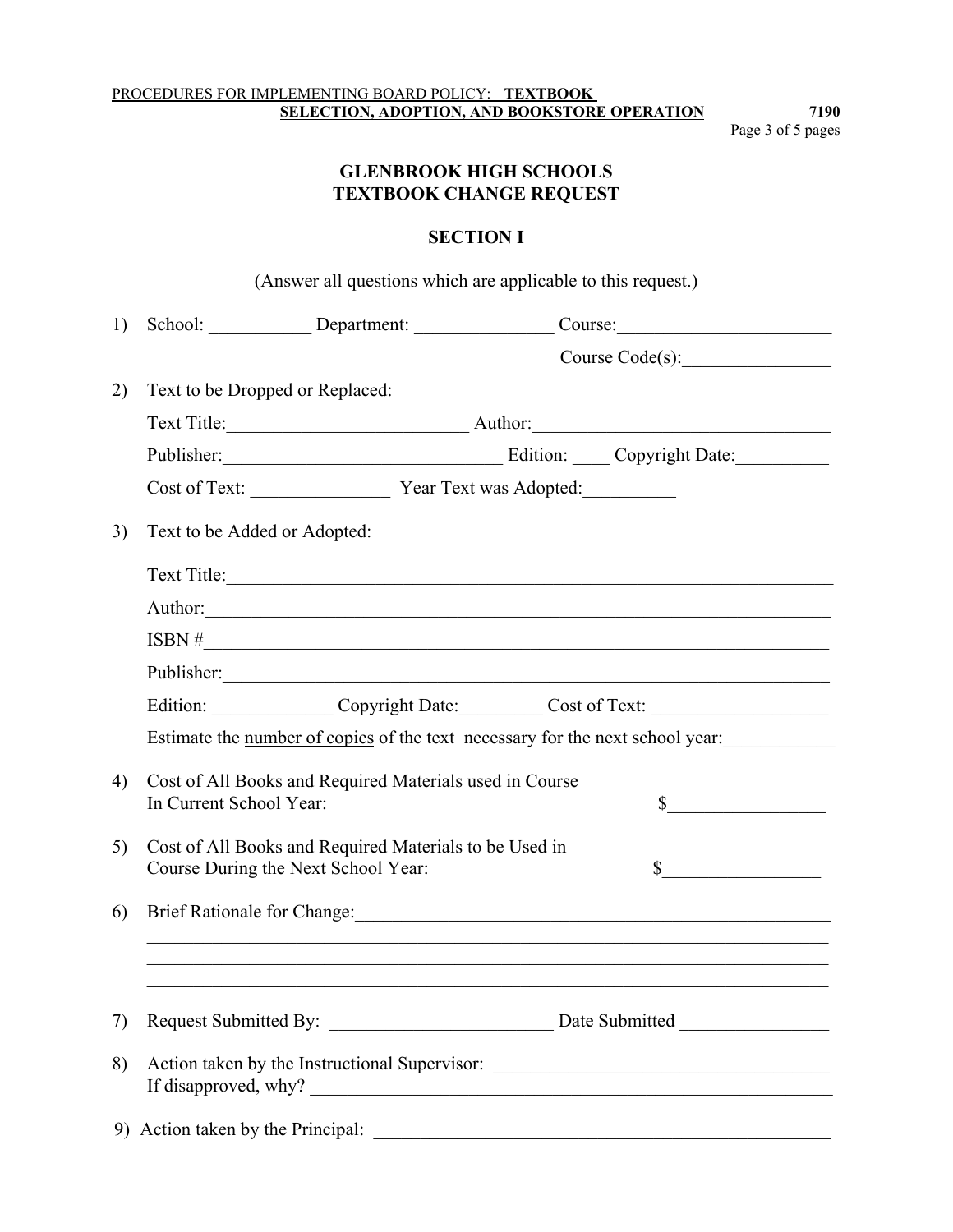Page 4 of 5 pages

|  | If disapproved, why? |  |  |
|--|----------------------|--|--|
|--|----------------------|--|--|

 If the textbook or workbook is being dropped, and no replacement is to be added, omit Section II and fill in Section III.

 $\mathcal{L}_\text{max} = \mathcal{L}_\text{max} = \mathcal{L}_\text{max} = \mathcal{L}_\text{max} = \mathcal{L}_\text{max} = \mathcal{L}_\text{max} = \mathcal{L}_\text{max} = \mathcal{L}_\text{max} = \mathcal{L}_\text{max} = \mathcal{L}_\text{max} = \mathcal{L}_\text{max} = \mathcal{L}_\text{max} = \mathcal{L}_\text{max} = \mathcal{L}_\text{max} = \mathcal{L}_\text{max} = \mathcal{L}_\text{max} = \mathcal{L}_\text{max} = \mathcal{L}_\text{max} = \mathcal{$ 

# **SECTION II**

 $\mathcal{L}_\mathcal{L} = \{ \mathcal{L}_\mathcal{L} = \{ \mathcal{L}_\mathcal{L} = \{ \mathcal{L}_\mathcal{L} = \{ \mathcal{L}_\mathcal{L} = \{ \mathcal{L}_\mathcal{L} = \{ \mathcal{L}_\mathcal{L} = \{ \mathcal{L}_\mathcal{L} = \{ \mathcal{L}_\mathcal{L} = \{ \mathcal{L}_\mathcal{L} = \{ \mathcal{L}_\mathcal{L} = \{ \mathcal{L}_\mathcal{L} = \{ \mathcal{L}_\mathcal{L} = \{ \mathcal{L}_\mathcal{L} = \{ \mathcal{L}_\mathcal{$ 

1) How will the adoption of this specific text aid in the attainment of the purposes of this course?

|                                                     | Please rate the proposed textbook::                                                                                                  | to a<br>limited<br>extent                                    | to<br>some<br>extent | to a<br>fair<br>extent | to a<br>great<br>extent |  |  |  |  |
|-----------------------------------------------------|--------------------------------------------------------------------------------------------------------------------------------------|--------------------------------------------------------------|----------------------|------------------------|-------------------------|--|--|--|--|
|                                                     | To what extent is the content of the book<br>pertinent, relevant, and well organized?                                                |                                                              |                      |                        |                         |  |  |  |  |
|                                                     | Are the visuals of good quality?                                                                                                     |                                                              |                      |                        |                         |  |  |  |  |
|                                                     | Is the reading level of the text appropriate for the students for whom it will be adopted?                                           |                                                              |                      |                        |                         |  |  |  |  |
|                                                     | What is the reading level of the proposed book?                                                                                      |                                                              |                      |                        |                         |  |  |  |  |
| How many other textbooks were seriously considered? |                                                                                                                                      |                                                              |                      |                        |                         |  |  |  |  |
|                                                     | If the copyright date of the proposed text is more than three years old, give a brief statement<br>as to why you selected this book: |                                                              |                      |                        |                         |  |  |  |  |
|                                                     |                                                                                                                                      |                                                              |                      |                        |                         |  |  |  |  |
|                                                     |                                                                                                                                      | Please list any controversial passages (chapters and pages): |                      |                        |                         |  |  |  |  |